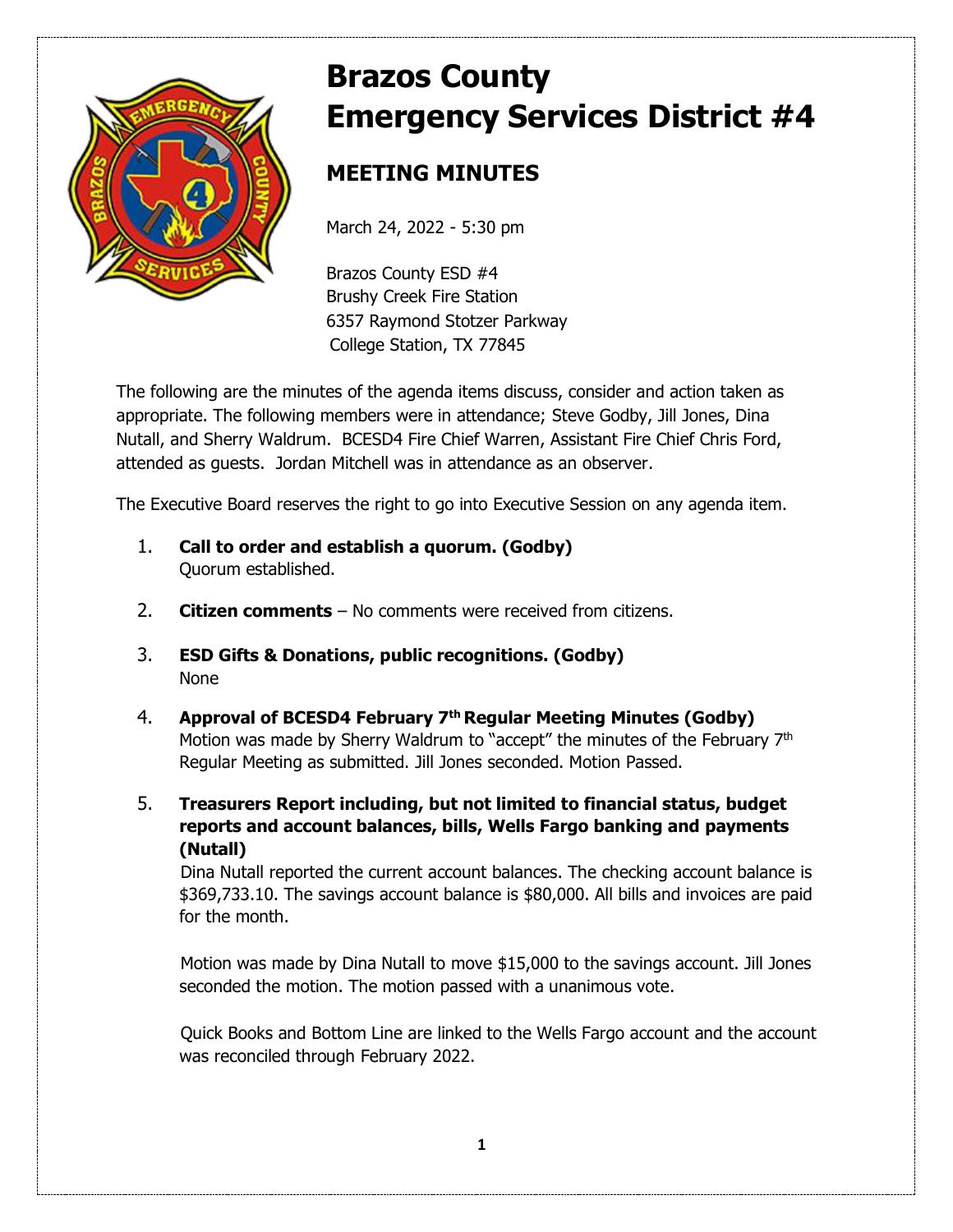#### 6. **Report from Brazos County Precinct 4 VFD report (Chief Warren)**

 Chief Warren provided the VFD Operations Update including financial review, operations, training, apparatus, personnel and facilities.

The current Prosperity Bank checking account balance is \$41,895.35

Chief Warren reported 38 BCVFD Precinct 4 service calls for March. The number of calls for the year is 168.

Chief Warren reported that the Epi 1:1,000 has arrived. Firefighters will be trained on the new EMS protocols with drugs on March 29<sup>th.</sup>

Chief Warren reported that the rescue tools on 432 are not working and beyond repair. Currently BCVFD 4 is borrowing rescue tools from District 2 VFD.

Motion was made by Dina Nutall to give Chief Warren \$15,000.00 towards the purchase of rescue tools. Sherry Waldrum seconded. The motion passed with a unanimous vote.

There will be two fire apparatus displays planned with 1775 and Top of the Hill before the upcoming election.

Currently there are 15 VFD members on the roster.

#### 7. **Sales Tax Collection Discussion (Jones/Waldrum)**

Touchstone District Services is nearing completion of the sales tax video. Once finalized the video will be posted on the ESD4 and BCVFD 4 websites. The BCESD4 Election Education Newsletter will be mailed to all property owners in the district. The BCESD4 Proposition Election Frequently Asked Questions will be ready for release after a few final edits. Touchstone District Services will also prepare a bulleted, condensed version of the Education Newsletter which can be handed out at upcoming events.

A Pet First Aid and Meet the Chief event will be held at Station 3 on Saturday April 2<sup>nd</sup>.

8. **Brazos County Tax Assessor/Collector Reimbursement Request (Nutall)**

A reimbursement was approved to Sooner Pipe L.L.C for \$1,126.18. This reimbursement is in response to a tax protest to the Brazos County Tax Assessor / Collector. As requested by Kristy Roe, the check will be sent directly to Sooner Pipe L.L.C. and copy Kristeen Roe Tax Assessor/Collector.